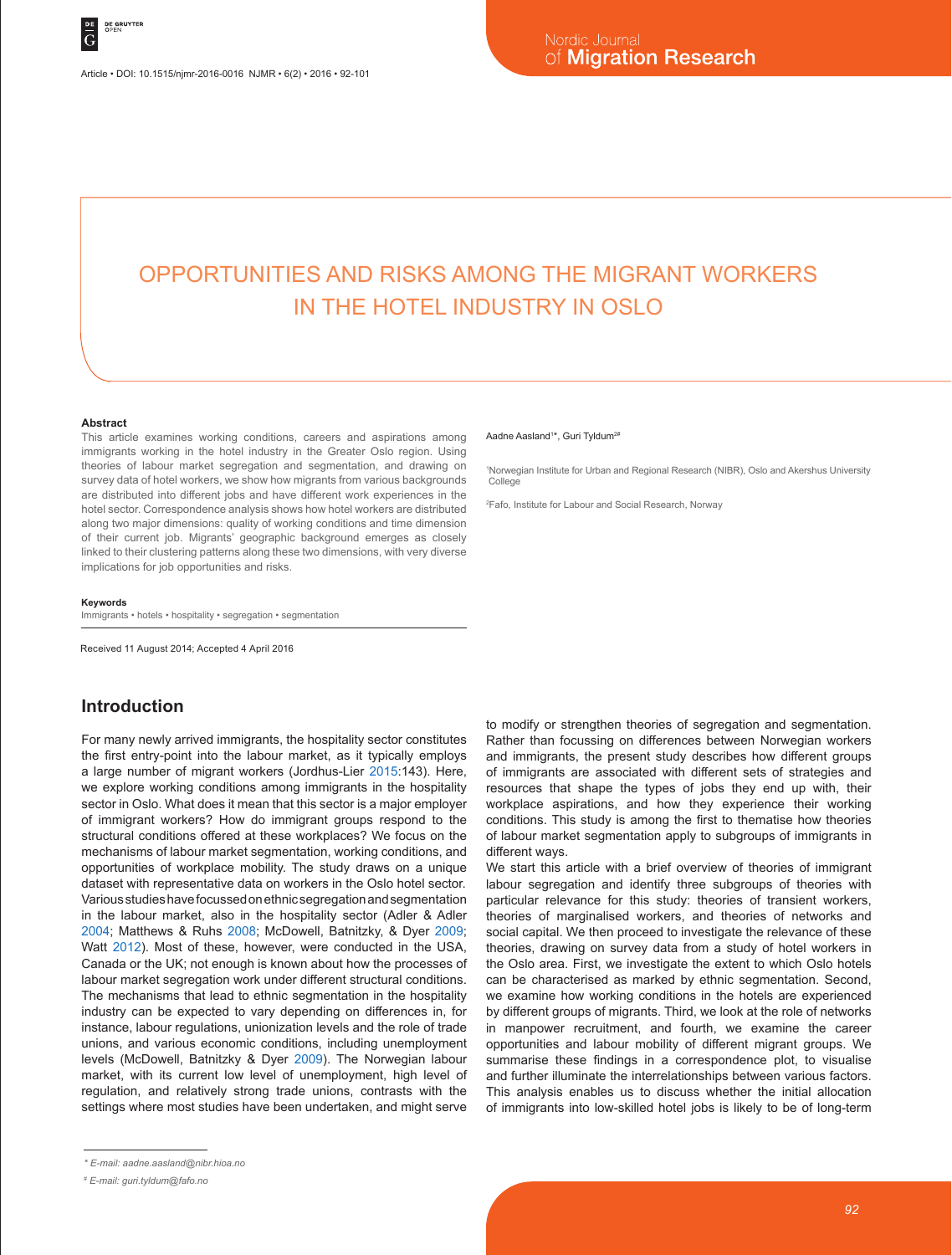significance for their careers, or whether hotel employment should rather be seen as a stepping stone towards other employment more in line with migrants' ambitions and educational levels.

## **Migration and labour market segregation**

Theories of labour market segmentation were developed in the 1970s, when US scholars started studying the mechanisms through which the US labour market came to be divided according to race, sex, and educational level. These groups operate not only in different labour markets, but also under different working conditions, with different chances for promotion, different wage levels and different market institutions (Reich, Gordon & Edwards 1973). Michael Piore (1979) introduced some of these theories to the field of immigration, pointing out the relevance of segmentation theories for understanding how opportunities are created for certain immigrant groups in the labour market. There is now a sizable literature on immigration and labour market segmentation, ethnic niches and the development of dual labour markets (see for instance Friberg 2011; Portes 2010; Waldinger & Lichter 2003). This research describes how segmented labour markets tend to develop when immigration reaches a certain level, and identifies various processes that lead to this segmentation. Segmentation is explained, on the one hand, as a process driven by employer preferences and demands; and on the other hand, with reference to the networks and social capital of the immigrants (Friberg 2011, Waldinger & Lichter 2003).

Some theorists see labour market segmentation as a demanddriven process that results from employers hiring immigrants, or specific subgroups of immigrants, because they are perceived to have skills that make them well-suited for performing certain tasks (for an overview, see Aslund & Skans 2010). This might be a demand for particular skills that only migrant workers can be expected to have, as when ethnic restaurants seek chefs or waiters of particular ethnic origin. However, , employers may also prefer to hire particular ethnic groups because the members are *perceived* to have certain skills, or are simply seen as appropriate workers for particular jobs. Such 'suitability' tends to be categorically determined, heavily influenced by the sex, ethnicity or other properties of those who usually do the job in question (Waldinger & Lichter 2003; Rydgren 2004; Manhica *et al.* 2015) – as when women are seen as better suited for care work (Skeggs 1997; Näre 2013) or when Poles are seen as more hard-working than other groups of construction workers (Friberg 2011). Waldinger and Lichter (2003) refer to such ordering as the 'hiring queue': ethnic groups seen as having the most desirable job traits are higher up in the queue than groups deemed to have less desirable traits.

Theories of ethnic segmentation are closely linked to theories of dual labour markets. Depending on the kind of tasks that workers are hired to do, some employers will seek to develop a stable and competent work force, to reduce the costs of constant recruiting, training, and turnover, whereas others may value the flexibility entailed in employing transient workers (Waldinger & Lichter 2003). According to Piore (1979), the existence of such short-term employment opportunities in the secondary labour market matches the work aspirations of migrant workers who intend to return home with quickly earned money, and who do not seek permanent residence and employment. Due to their dual frame of reference, these workers will accept jobs with low status, harsher working conditions, and lower pay – conditions that the non-immigrant population is unlikely to accept. We will refer to these theories that explain segmentation in the labour force with reference to various mechanisms tied to the lack of permanency of stays, absence of focus on stability, and dual frame of reference for migrant workers, as *theories of transient workers*.

Piore has been criticised for presenting labour migrants as atomised individuals divorced from the social setting (Waldinger & Lichter 2003). It is not necessarily so that immigrants are not concerned with predictability and stability (Tyldum 2015*)*. The argument can be turned on its head: some employers may hire immigrants because of their marginalised position in receiving communities, which makes them willing to take jobs that the majority population would not consider. Since they are far back in the hiring queue, they need to be willing to accept lower pay and worse conditions in order to find any work at all, and are not in a position to demand stable employment or more predictable working conditions. We will refer to these theories, which explain the development of dual labour markets with reference to a marginal position and lack of negotiating power of immigrant groups, as *theories of marginalization*.

Other theories argue that segmentation is an outcome of recruitment where job search and referrals often take place through *social contacts* and *networks.* These theories hold that immigrants tend to cluster in certain jobs because they are particularly dependent on networks to gain access to employment. Among Polish workers engaged in more labour-intensive types of construction work, for instance, information, positions and assignments tend to be transmitted through friendship, kinship, and collegial ties within Polish networks. This is facilitated by gatekeepers, foremen, team leaders and recruiters, as well as by experienced workers who provide onthe-job training – all of them Polish. Thus, networks of co-ethnics and the social capital that migrants derive from them are crucial for Polish construction workers seeking access to the Norwegian labour market, and become key mechanisms that help to maintain ethnic segmentation within the construction sector (Friberg 2011). Friberg shows that ethnic networks may be a resource for gaining access to employment in secondary jobs in the construction industry, but that social mobility into better, more stable jobs usually hinges on other factors (Friberg 2011).

# **Data and methodology**

We apply survey data of hotel workers in the Greater Oslo area from the project 'Industrial relations under global stress: fragmentation and the potential for representation of workers in the Norwegian hospitality sector', funded by the Research Council of Norway.<sup>1</sup>

Creating a probability sample of hotel-sector employees entailed various challenges, as no sampling frame (i.e. a reliable, complete list of employees in hotels in Oslo and Akershus) was available. In a sector characterised by frequent use of outsourced and supplementary labour, official registers are likely to underestimate severely the true number of employees in a given hotel. Furthermore, these biases may be systematic and correlated with the size and type of the hotel. Therefore, we chose to sample hotel workers based on a random sample of hotels, and, within each hotel, a systematic sample of working hours (drawn with probability proportionate to the number of employees normally at work at that time), and register every worker present at the hotel in the sampled time-periods. This produced a three-stage sample. First, a sample of 40 hotels was selected, using linear systematic sampling from a complete list of all 110 hotels in the region pre-ordered according to the officially registered number of employees. After this, two time periods of two hours were selected in each hotel (proportionate to the estimated number of persons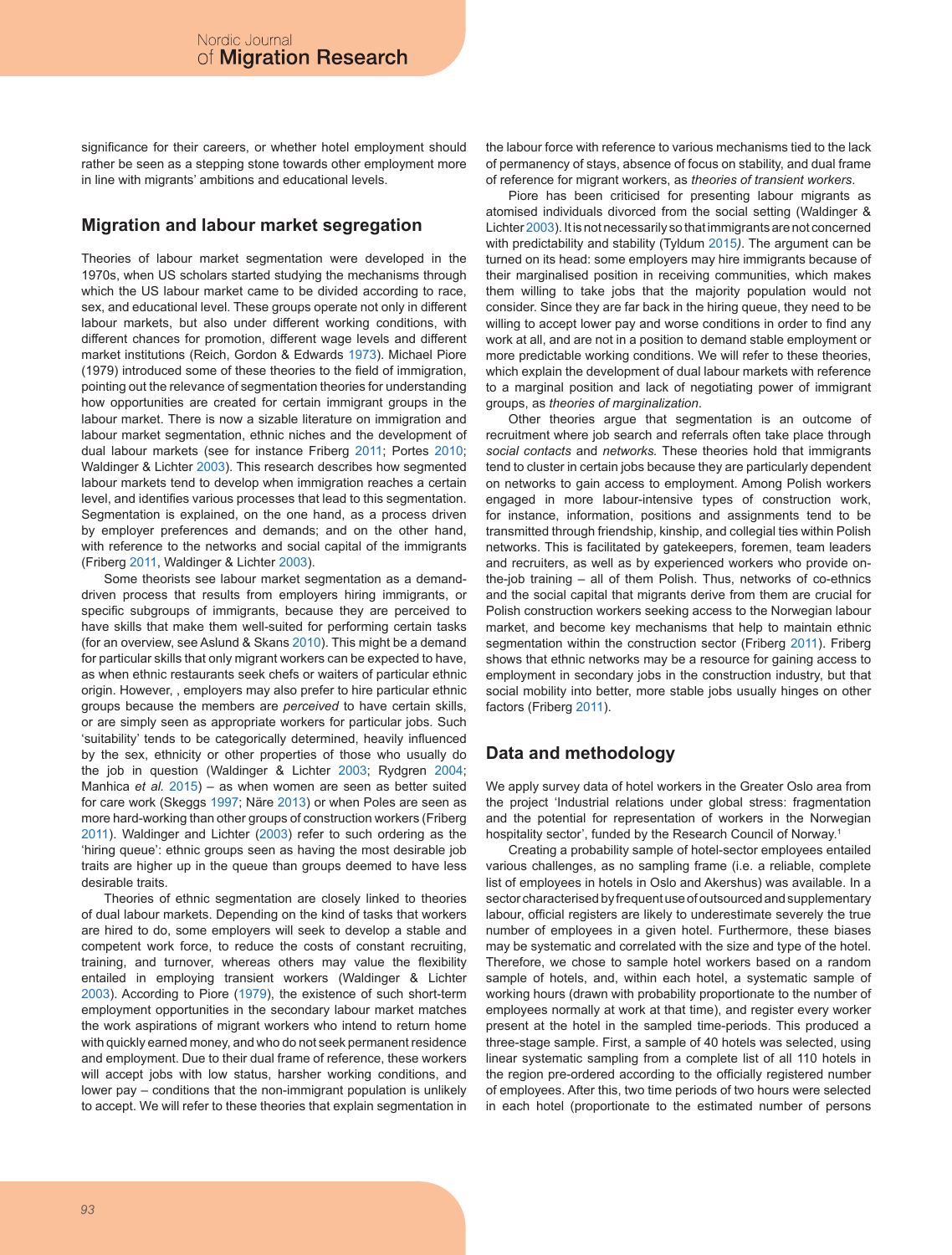working at that time), and finally, all employees working within those two hours were selected for interviewing. In this way, we obtained core information, including country background information, on 867 individuals, who were interviewed at the workplaces. Of these, 44% responded to a self-administered follow-up survey (online or postal according to respondents' preference) in Norwegian or English. Details about the survey, sampling process, response rates for various categories of respondents and challenges in organising the survey can be found in two working papers accessible on the web: Aasland & Tyldum (2011) and Underthun *et al.* (2011).

The subsequent analysis employs descriptive bivariate presentation of the survey data, comparing hotel workers from different geographic areas regarding central aspects of their hotel work. We then perform a multivariate correspondence analysis to identify how various immigrant groups cluster in certain patterns according to their perceived working conditions and career paths.

#### **Immigrants in the greater Oslo hotel industry**

In the last two decades, Norwegian society has experienced a significant increase in the share of the labour force from immigrant backgrounds, especially following the 2004 EU expansion. Approximately 12% of the current population was born outside Norway, to non-Norwegian parents. In Oslo, this share is 23% (Dzamarija 2014: 49). However, in the Oslo area, the proportion of immigrant workers in the hotel industry is much higher: roughly half the hotel work force. As Table 1 shows, no single national group dominates among immigrants working in the hotel sector. Swedes, the largest immigrant group in the sector,<sup>2</sup> are the second-largest immigrant group in Norway (Dzamarija 2014: 46). Most of them are youth in their early twenties who come to Norway to work, and usually stay 1–3 years before returning to Sweden (Sundt 2012). While EU migrants from Poland, Lithuania and other East European states are the largest immigrant group in Norway, with Poles alone making up 13% of the immigrants (Dzamarija 2014: 46), they comprise only 8% of the immigrant workers in the hotel sector.

With the exception of immigrants from Asia, most immigrant groups are under-represented in the hotel industry, relative to their share of the total immigrant population. Whereas 29% of immigrants to Norway came from Asia (Dzamarija 2014: 46), they made up 43% of the immigrants working in hotels in Oslo. Immigrants from Asia come to Norway generally either as marriage migrants marrying Norwegian men (the largest groups coming from the Philippines and Thailand), as refugees or asylum seekers (the largest groups coming from Iraq and Afghanistan), or as family reunification migrants, often re-joining the descendants of labour migrants from Pakistan who came to Norway in the 1970s. In all national groups, there are also those who have come to Norway to study and who combine their studies with part-time work: foreign students may work 20 hours per week and during vacation while in Norway on a student visa.

### **Ethnic segmentation in the Oslo hotel industry**

Closer examination of the distribution of jobs in the Oslo hotel industry reveals major differences in the kind of work done by members of various immigrant groups (see Table 2). There are both Norwegian and immigrant hotel workers represented in all types of hotel jobs, but certain categories of immigrants are clearly over-represented in some job types. First of all, Table 2 shows the striking difference

|                     | In % of all workers in<br>the hotel industry in<br>Oslo | In $%$ of<br>immigrants in<br>the hotels |
|---------------------|---------------------------------------------------------|------------------------------------------|
| Norway              | 48.3                                                    |                                          |
| <b>Other Nordic</b> | 7.9                                                     | 15.3                                     |
| 'Old' EU            | 3.8                                                     | 7.4                                      |
| 'New' EU            | 4.3                                                     | 8.3                                      |
| Europe, non-EU      | 2.2                                                     | 4.2                                      |
| Vietnam             | 1.9                                                     | 3.7                                      |
| Thailand            | 3.2                                                     | 6.2                                      |
| Philippines         | 6.3                                                     | 12.2                                     |
| China               | 0.9                                                     | 1.8                                      |
| <b>Other Asia</b>   | 10.1                                                    | 19.5                                     |
| Africa              | 6.6                                                     | 12.8                                     |
| USA/Canada          | 0.5                                                     | 0.9                                      |
| Latin America       | 1.6                                                     | 3.0                                      |
| Other/unknown       | 2.4                                                     | 4.7                                      |
| Total               | 100                                                     | 100                                      |

Table 1. Country of birth of hotel workers in the Greater Oslo region, in *percentage of all workers and percentage of immigrant workers (n = 867)*

Source: This and the following tables and figures are from the Oslo hotel *survey 2010.*

in national origin between 'front' and 'backroom' jobs. The different requirements of these positions reflect a range of labour-market segmentation processes at work (Denstedt 2008). 'Front' jobs bring the employees into direct contact with the hotel clients. For such positions, employers tend to emphasise personal appearance and service-mindedness, in addition to language skills and familiarity with the local culture. 'Backroom' jobs are more readily accessible to newly arrived migrants since there is less need for language skills. These positions have lower prestige, and work skills are considered more important than personal appearance and perceived social abilities (Wills *et al.* 2008).

However, there is significant variation. Employees at some hotels enjoy high workplace security, skilled work, predictability and decent working conditions – others have low-paid jobs with uncertain working conditions, long or irregular hours, low pay and discriminatory practices and limited prospects for advancement (Aslund & Skans 2010; McDowell, Batnitzky & Dyer 2009).

Table 2 shows that administrative work at the hotel, including reception, conference work, and mid-level management, is dominated by Norwegians. However, Norwegians also work in all other types of hotel jobs, including as cleaners – but there they are in minority, as workers from Asia make up the largest group. The picture is complex: although there are clear tendencies of ethnic segmentation in the Oslo hotel sector, it seems more accurate to speak of moderate, not complete, workplace segregation. Still, the tendency is clear: the less visible and the more uncertain the work, the fewer Norwegians will there be among the employees.

### **The hotel industry: An uncertain workplace for some**

The hotel sector in the Oslo region is the largest in Norway, with about 110 hotels located predominantly in Oslo itself and around its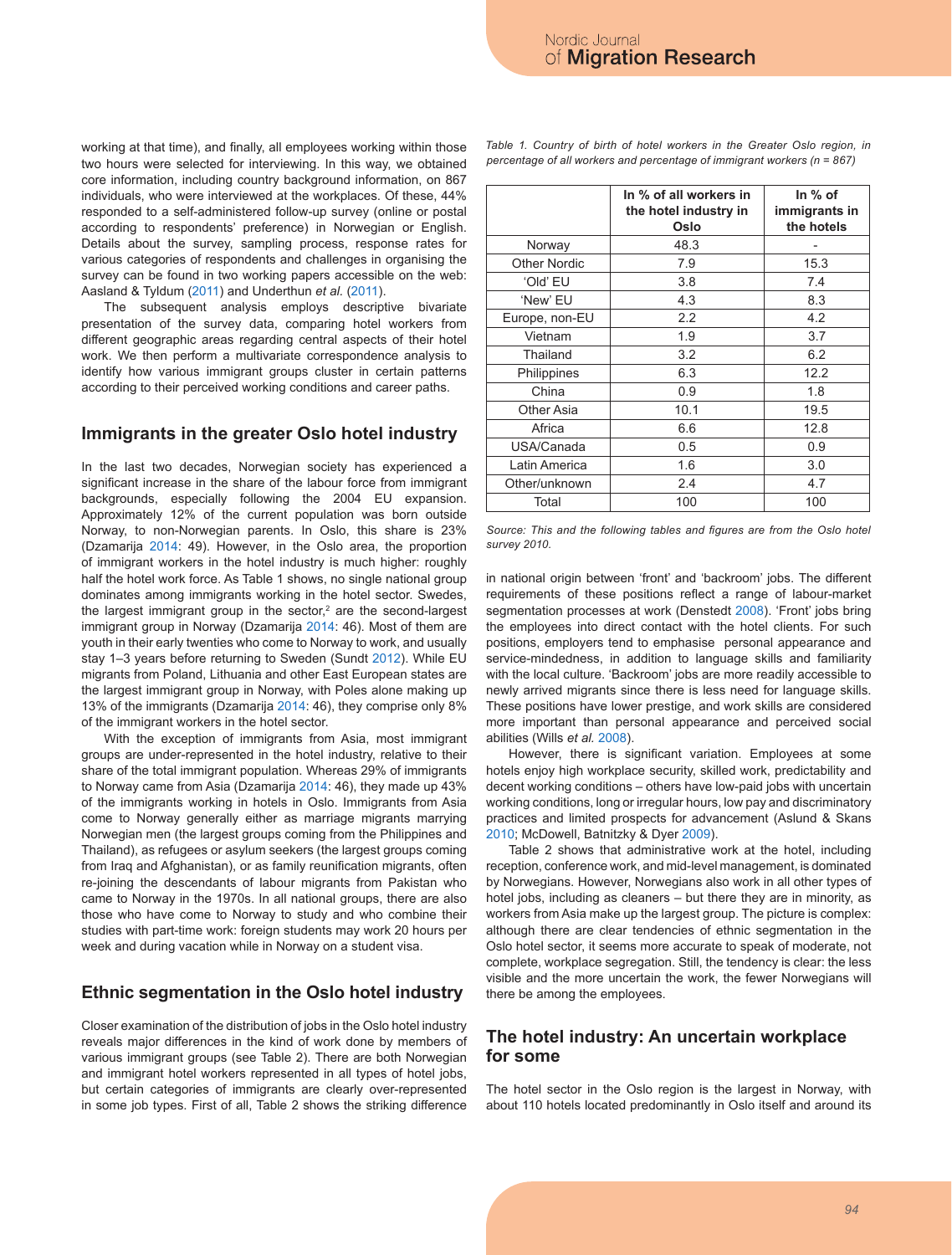|                              | Norway | <b>Other</b><br><b>Nordic</b> | <b>New EU</b>  | Old EU         | Other<br>European | Asia, Africa,<br>Latin America | Unreported/<br>unknown |     |
|------------------------------|--------|-------------------------------|----------------|----------------|-------------------|--------------------------------|------------------------|-----|
| Cleaning,<br>dishwashing     | 39     | 4                             | 5              | 3              | $\overline{2}$    | 42                             | $\overline{4}$         | 100 |
| Reception, admin,<br>booking | 77     | 8                             | $\mathbf 0$    | 3              | $\mathbf 0$       | 10                             | $\overline{2}$         | 100 |
| Waiter, bar                  | 32     | 19                            | 5              | 6              | 3                 | 35                             | $\mathbf 0$            | 100 |
| Cook                         | 52     | 6                             | 5              | $\overline{7}$ |                   | 28                             | 3                      | 100 |
| Conference                   | 75     | 9                             | $\Omega$       | 5              |                   | 10                             | $\mathbf 0$            | 100 |
| Management                   | 66     | 7                             | 10             | $\overline{4}$ | 2                 | 11                             | 1                      | 100 |
| Other                        | 54     | 13                            | 3              | 3              | 8                 | 14                             | 7                      | 100 |
| Average                      | 49     | 8                             | $\overline{4}$ | 4              | 2                 | 30                             | 3                      | 100 |

*Table 2. Distribution of hotel workers' tasks, by place of birth, % (n = 867)*

*Table 3. Various aspects of work for people of different immigrant backgrounds and native Norwegians, % (n = 352)*

|                          | Permanently<br>employed | Have other<br>employer<br>than hotel<br>(outsourced) | Combine<br>hotel job with<br>studies | Combine<br>hotel job<br>with other<br>job | <b>Work overtime</b><br>several times<br>per week | Would have liked to<br>work more hours at<br>hotel |
|--------------------------|-------------------------|------------------------------------------------------|--------------------------------------|-------------------------------------------|---------------------------------------------------|----------------------------------------------------|
| <b>Native Norwegians</b> | 90                      |                                                      | 16                                   | 12                                        | 22                                                | 10                                                 |
| Immigrants average       | 80                      | 8                                                    | 18                                   | 21                                        | 21                                                | 35                                                 |
| Sweden                   | 77                      | 0                                                    | $\overline{4}$                       | 19                                        | 25                                                | 41                                                 |
| Other 'western'          | 100                     | 0                                                    | 6                                    | 11                                        | 23                                                | 4                                                  |
| 'New' EU                 | 64                      | 13                                                   | 30                                   | 26                                        | 21                                                | 36                                                 |
| Asia and Africa          | 78                      | 12                                                   | 25                                   | 24                                        | 20                                                | 44                                                 |
| Total average            | 86                      | 5                                                    | 17                                   | 15                                        | 22                                                | 19                                                 |

international airport at Gardermoen. The hotel market is dominated by Scandinavian-owned chains (Jordhus-Lier *et al.* 2010).

The Norwegian labour market has a relatively high level of regulation compared with other European states (Storm & Naastepad 2007), and this is reflected in the hotel sector as well. In our survey, most hotel workers report having a formal work contract: only 2% of our respondents – nearly all of them immigrants – report working without a contract. However, the sector is characterised by flexible organization of work, where part-time arrangements, calllists, odd working hours, outsourcing and use of temporary agency arrangements, and frequent overtime work in peak seasons are all common (Jordhus-Lier *et al.* 2010). This flexibility, deemed necessary by employers in a sector characterised by fierce competition (Knutsen 2014), can give rise to instability and uncertainty among many workers. Table 3 shows some characteristics of hotel work arrangements for workers of various immigrant backgrounds.

Hotel chains in Norway follow the international trend of expanding the use of external staffing and temporary work agencies. In the hotels in our survey, outsourcing is most widespread among cleaning staff (24% outsourced). The share of hotel workers with fixed employment is lowest among those working in restaurants (59%) and cleaning (70%) (Jordhus-Lier *et al.* 2011). Table 3 shows that immigrants are less likely to have fixed employment than their native Norwegian colleagues. They are twice as likely to be subcontracted (have another employer than the hotel) and to have several jobs; and more than three times as likely to want to work more hours. However, as Table 3 also shows, there are differences among immigrant groups, and between immigrants and native Norwegians – but the differences are not very marked. Norwegians and other West Europeans (except Swedes) are somewhat more likely to have permanent employment than other groups. Immigrants from the new EU member-states and Asia are far more likely to be subcontracted and not employed by the hotel – but even in these groups, 87% and 88% are hired directly by the hotel, respectively. The largest differences are found with regard to self-reported underemployment – while only 10% and 4% of the Norwegian and other West Europeans (respectively) say they want to work more hours than at present, this is true for up to 44% in other immigrant groups.

Immigrants are over-represented among the workers who report uncertain working conditions. More immigrants than native Norwegians say they are afraid of losing their jobs, experience health problems in relation to their work, feel that they have little control over their work tasks, report discrimination or harassment, and are generally dissatisfied with their hotel jobs. Further division into subgroups based on country of birth gives a more nuanced picture: the most uncertain working conditions are reported by immigrants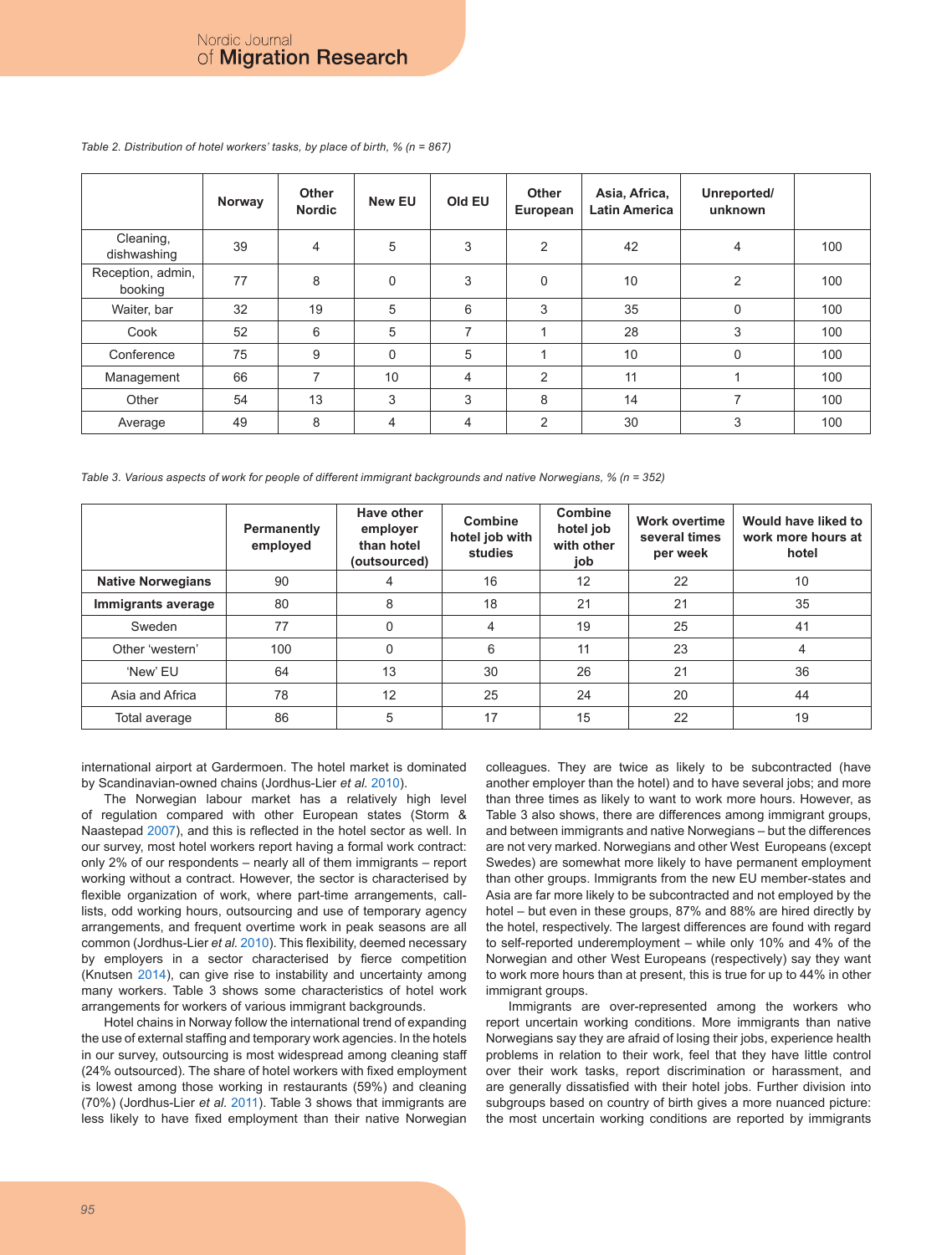|                          | (Very) dis-<br>satisfied with job | Afraid of<br>losing job | (Very) little<br>control over<br>work tasks | Has been<br>discriminated<br>or harassed | <b>Health problems</b><br>caused by jobs | Poor living<br>standard because<br>of low salary |
|--------------------------|-----------------------------------|-------------------------|---------------------------------------------|------------------------------------------|------------------------------------------|--------------------------------------------------|
| <b>Native Norwegians</b> | 12                                | 13                      | 19                                          | 22                                       | 30                                       | 17                                               |
| Immigrants average       | 25                                | 33                      | 38                                          | 31                                       | 44                                       | 17                                               |
| Sweden                   |                                   | 14                      | 34                                          | 11                                       | 30                                       | 14                                               |
| Other Western            | 4                                 | 11                      | 4                                           | 13                                       | 17                                       | 12                                               |
| 'New' EU                 |                                   | 17                      | 15                                          | 15                                       | 23                                       | 13                                               |
| Rest of the world        | 39                                | 50                      | 52                                          | 47                                       | 60                                       | 20                                               |
| Total average            | 17                                | 21                      | 27                                          | 26                                       | 36                                       | 17                                               |

*Table 4. Experienced working conditions, by place of birth: percentage reporting various work challenges (n = 350)*

from Asia and Africa (Table 4) – for instance, almost half of them say that they have experienced discrimination or harassment at work. While discrimination is primarily performed by a superior, harassment is more commonly experienced from hotel customers. Half of the non-European hotel workers say they are afraid of losing their jobs, as against less than one in five workers from Western Europe. Indeed, immigrants from Western Europe tend to report considerably better working conditions than do native Norwegians. Hotel workers from both new EU member-states and most Western countries (except Sweden) report a higher degree of satisfaction with their work than do native Norwegians. This corresponds with qualitative findings of general subjective satisfaction with working conditions among Central and East European hotel workers in another Norwegian city, despite the lower pay and less secure work situation compared to their Norwegian colleagues (Rye 2012).

Many of these results are hardly surprising, given the overrepresentation of immigrants in job categories that generally entail hardships (Jordhus-Lier *et al.* 2011). Still, some results seem puzzling. While hotel workers from Eastern Europe are equally likely to work in room service or cleaning as immigrants from Asia, Africa or Latin America, the latter have a much greater tendency to report these as involving difficult working conditions. On average, hotel workers from Eastern Europe are much more satisfied with their work – which on paper appears quite similar to the work performed by non-European and non-Western workers. For the Swedish and many East European workers, the transient nature of their stay in Norway may, in accordance with the theories of Piore (1979), make them more ready to accept unstable working conditions. Waldinger and Lichter (2003) point to the dual frame of reference, which in the case of recently arrived migrants would imply that they compare working conditions in Norway with those in their country of origin. Asian migrants in Oslo often have a more long-term perspective as regards staying in Norway; most of them come through marriage or as refugees or asylum-seekers, which means that they are unlikely to have immediate plans for return. For this group, the uncertainty of their jobs and hardships relative to other groups in the same hotel may seem problematic. This is also reflected in the likelihood of their joining a trade union.

### **Trade union membership**

Are processes of segmentation driven by marginalization? In Norway, the hospitality sector has traditionally had low union



*Figure 1. Union membership by place of birth, %*

membership rates, but with hotels being more unionised than, for example, restaurants (Jordhus-Lier *et al.*, 2010). While immigrants are generally less unionised than native Norwegians (Lund & Friberg, 2004), in the Oslo hotel sector, our survey shows that some categories of immigrants have much higher union membership rates than native Norwegians – as high as 43% among Asian and African hotel workers (see Figure 1). Immigrant groups from regions known to have shorter stays in Norway are much less unionised. However, also West European immigrants – who enjoy better working conditions and greater stability – have union membership rates below 10%.

Further analysis shows not only that trade union membership goes together with long-term perspectives of working in the sector, but also that those who express the highest degree of satisfaction with their hotel workplace are less likely to be unionised. It seems that hotel workers who are least satisfied with their work are more likely to join a trade union, perhaps hoping that the trade union will defend their rights and support them, if problems arise. However, it could also be that those workers who are most aware of their rights and have access to comparable information about workplace conditions elsewhere are more likely to be dissatisfied with their work, even if their objective working conditions are basically the same as those of others.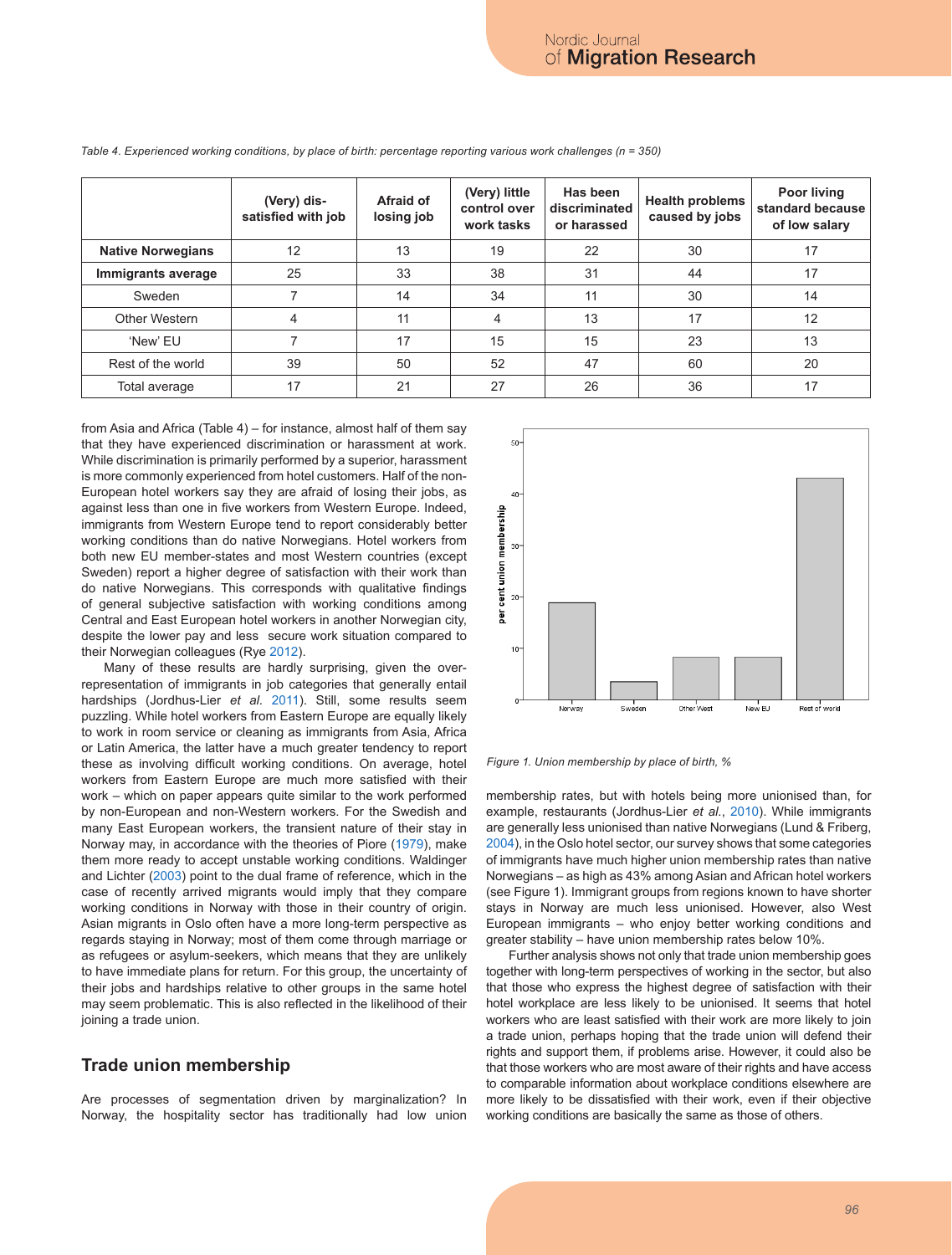|                          | Acquaintances,<br>friends,<br>family | Inquired<br>directly at<br>hotel | Was promoted<br>or offered a new<br>position in the same<br>hotel | <b>Replied to</b><br>announ-<br>cement | Agency        | Other/<br>unknown |
|--------------------------|--------------------------------------|----------------------------------|-------------------------------------------------------------------|----------------------------------------|---------------|-------------------|
| Immigrants average       | 34                                   | 24                               | 22                                                                | 15                                     | 4             | 8                 |
| Sweden                   | 28                                   | 22                               | 14                                                                | 29                                     | $\Omega$      |                   |
| Other western            | 39                                   | 13                               | 14                                                                | 20                                     | 11            | 4                 |
| 'New' EU                 | 13                                   | 44                               | 22                                                                | 4                                      | 12            | 4                 |
| Rest of the world        | 47                                   | 24                               | 6                                                                 | 11                                     | $\mathcal{P}$ | 11                |
| <b>Native Norwegians</b> | 31                                   | 20                               | 14                                                                | 19                                     | $\mathcal{P}$ | 13                |
| Average                  | 22                                   | 22                               | 13                                                                | 18                                     | 3             | 11                |

*Table 5. How did you get your job? By place of birth, % (n = 350)*

The high level of unionization among immigrants with long-term perspectives of working in the hotel sector indicates that processes that could lead to the emergence of a dual labour market with migrants in an insecure position might be countered by a legal framework that gives influence to unions, when immigrant groups with longer-term perspective are likely to join them.

# **Role of networks in processes of labour market segmentation**

The network theories of segmentation presented above hold that immigrants tend to cluster in certain jobs because they are particularly dependent on networks to gain access to employment. To test this, it would be relevant to check whether particular ethnic or immigrant groups tend to cluster in certain hotels. The Oslo hotel sector would appear to support these network theories. In terms of the proportion of immigrant workers at specific hotels, there is great variation: from 10% in one hotel to 100% in another (phi = 0.4,  $p < 0.00$ ). Moreover, further analysis shows clear patterns in national background of the immigrants at specific hotels. For example, in the hotel with 100% immigrant staff, all the employees come from the new EU memberstates. In particular, hotels tend to employ room-service workers and cleaners with the same regional, often national, background. A few hotels have tended to employ room-service workers only from the same or a few Asian countries, for example, the Philippines, Thailand, Vietnam, or China (phi =  $1.4$ ,  $p < 0.00$ ). This indicates that network recruiting is among the factors contributing to ethnic segregation in the Oslo hotel industry. It could also reflect deliberate recruitment practices on the part of the employers.

In the survey, we asked hotel workers how they had heard about their jobs. The results, shown in Table 5, confirm that network recruitment is common, but especially within certain immigrant groups. Particularly hotel workers from the 'rest of the world' (predominantly Asia and Africa) had more often heard about the job from family, friends or acquaintances. Workers from new EU member-states were more likely to contact the hotel directly, although the question did not ask whether they already knew someone working in that hotel. The proportion who had replied to a job advertisement was highest for Swedish workers, but even so, less than one-third had got their job that way.



*Figure 2. Educational level and certificate of apprenticeship, by place of birth: percentage reporting higher education or holding a certificate*

### **Education, career paths and mobility**

Despite the big differences in the work they perform, immigrants in the hotel sector generally have educational levels similar to the native Norwegians working there (Figure 2). However, again we find noteworthy variation. Among immigrants from the new EU member-states, there is a strikingly high proportion of workers with higher education, in contrast to hotel workers from Sweden and 'the West'. Many in the latter category, however, have more specialised professional education. For example, migrants from 'other Western countries' are the most likely to have a certificate of apprenticeship (57%). Having such certificates is also quite common for hotel workers from the new EU member-states (about 33%), but less so among those from Sweden or the 'rest of the world' (ca. 20% in each).

Taking into account their work in lower-end jobs, we can conclude that many hotel workers from the new EU states and from non-Western countries are over-qualified for their current positions. However, with fewer relevant language skills and possibly few networks in Norway, this might be a temporary phenomenon that could change, whether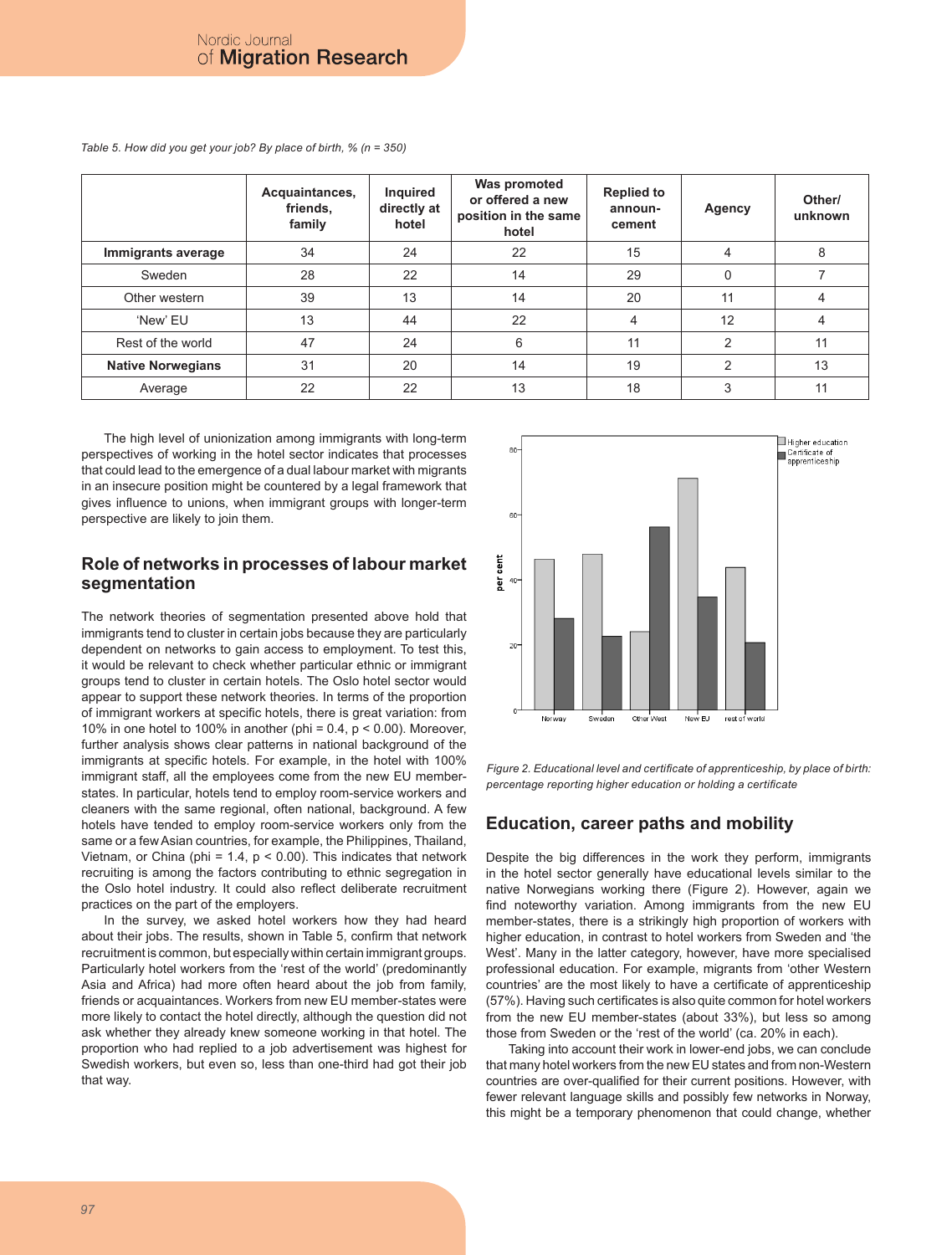|                          | Share of workers aged<br>45 years and above | Have worked six years<br>or more in present job | Say that they will definitely/<br>definitely not be working in present job one<br>year hence |
|--------------------------|---------------------------------------------|-------------------------------------------------|----------------------------------------------------------------------------------------------|
| Immigrants average       | 15                                          | 22                                              | 24/12                                                                                        |
| Sweden                   | 4                                           | 8                                               | 12/32                                                                                        |
| Other Western            | 30                                          | 22                                              | 54/6                                                                                         |
| 'New' EU                 | 5                                           | 9                                               | 0/22                                                                                         |
| Rest of the world        | 17                                          | 34                                              | 12/3                                                                                         |
| <b>Native Norwegians</b> | 15                                          | 27                                              | 28/22                                                                                        |
| Total average            | 15                                          | 25                                              | 27/18                                                                                        |

*Table 6. Age, length of work and future job prospects, by place of birth, % (n = 350)*

by promotion or return to home country. The theories of transition presented above indicate that recent immigrants will move to other jobs where they will use more of their education as they learn Norwegian and gradually become more integrated into Norwegian society. Otherwise, working in Oslo hotels may represent downward social mobility relative to class position in the home country.

Far from all immigrants working in the hotel sector are newcomers to Norway or to their current job. Especially immigrants from outside Europe are likely to have worked for at least six years in hotels, whereas Swedes and workers from new EU member-states have worked the shortest time on average (Table 6). The latter are also younger than the average, mainly below the age of 45.

As to how long workers expect to stay in their current job, we find substantial differences depending on region of origin (Table 6). Immigrants from Asian and African countries are least likely to say that they are certain they will change jobs. Many workers from these regions also say they do not know. Many hotel workers from new EU member-states, and an even larger share of Swedes, are certain that they will *not* be working in their current jobs in a year's time, and very few say they are certain that they will continue there. Workers from other Western countries, on the other hand, are usually quite certain they will continue working in their present job.

### **Correspondence analysis of Oslo hotel workers**

The hotel sector represents a ready point of entry into the labour market for immigrants. For some groups, like Eastern Europeans and Swedes, jobs in the hotel sector seem to function mainly as an entry point into the labour market, and most of them are optimistic that they will have moved on in a year's time. By contrast, immigrants from Asia and Africa seem to experience less occupational mobility; they seem to get stuck and do not move on to other jobs, regardless of their skills and previous education. However, systematic patterns are difficult to discern. In the following, we propose a way to visualise and systematise the presented findings that can help to identify how various immigrant groups cluster in certain patterns according to their perceived working conditions and their career paths.

Correspondence analysis is a data analysis tool that enables the researcher to uncover underlying structures in a dataset. It summarises the relationship among categorical variables in a large table, offering a visual presentation that facilitates a holistic interpretation of trends in the data. Categories with similar distributions will be represented as points that are close in space, and categories with highly dissimilar distributions will be positioned far apart (Clausen 1998).

The correspondence plot in Figure 3 shows several variables that denote the characteristics of employment situation, and own relationship to the workplace, of different hotel workers. The correspondence analysis produces two dimensions. The vertical dimension we read as a reflection of the level of permanency in the relationship to the employer. At the bottom, we find employees with short-term contracts, employees on call, and employees with irregular work-hours. Workers without prospects or plans of staying on in hotel work are found at this end. On the top, we find the employees in longterm, permanent positions, and with expectations of continued work in the hotel industry.

The horizontal dimension can be read as a reflection of satisfaction with own work and employment conditions, where those ones with few complaints of own working conditions are found to the left, and those reporting working condition problems accumulate towards the right-hand side of the plot.

It should be noted that location in the plot shows average positions of the different groups and categories, and may hide considerable internal variation within the categories of hotel workers, as shown in the bivariate analyses in previous sections. Furthermore, small gender differences in the plot could hide intersectional relationships of gender and immigration background that should be investigated further. Nevertheless, the plot illustrates some overall trends and patterns in the data.

Here, our main interest lies in finding where the various groups of migrants are located in the plot. However, let us start with native Norwegians: hotel workers with ethnic Norwegian background are found to the left in the plot, with above-average working conditions. They are close to the middle as regards permanence, indicating a mix of persons with long-term aspirations and more transitory prospects of working in the sector.

For immigrant workers, the plot shows clearly different constellations of working conditions and job permanence, depending on region of origin. Western, mostly West European, immigrants are clustered in the upper-left part of the plot. Here we find permanent and long-term employees with professional background in the hotel industry, reporting good working conditions. Work certificates are common among these hotel workers. Persons with management positions are found in this part of the plot.

The plot identifies two different migrant groups of shorter-term workers. The first is the large group of Swedes, who have the lowest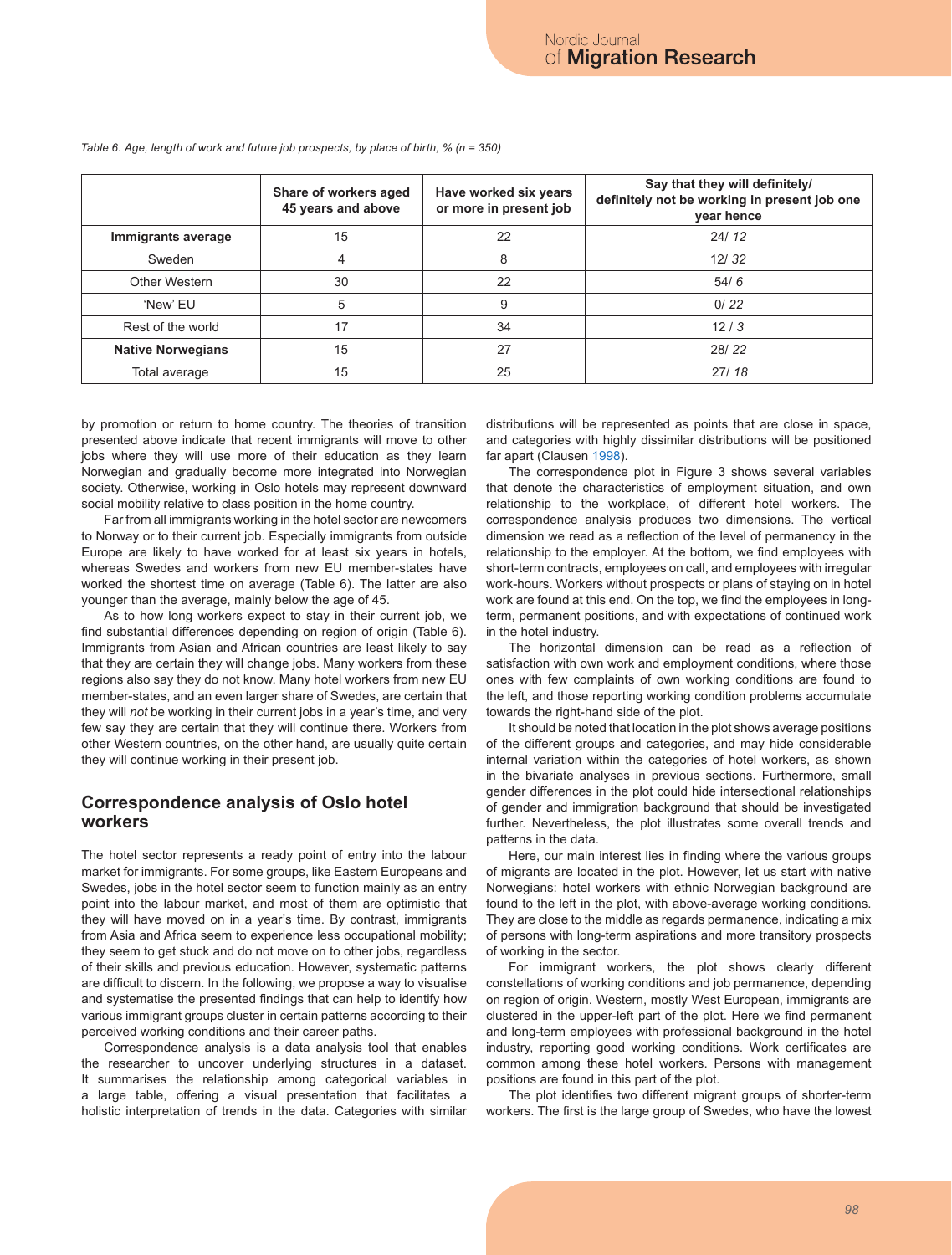

10 categories scoring below 0.3 on both dimensions are removed in order to ease reading and interpretation of the plot. The two categories 'female' and 'higher education' are kept in spite of low scores.

#### *Figure 3. Correspondence analysis plot*

position as to the permanence of their hotel jobs. Many of them are students or young people who take hotel jobs as a temporary measure, while planning for a career outside the hotel sector. Their reported working conditions are close to the average for all hotel workers. They are young and not in leadership positions – but they have the language skills that can put them in front-of-house jobs.

Also at the lower end of the permanence dimension are East Europeans from the new EU countries. Many seem to see their hotel jobs as an entry point into the Norwegian labour market, but do not expect to remain long in their current job. These hotel workers are less satisfied with the working conditions than the Swedes, perhaps because their lack of relevant language skills and unfamiliarity with local conditions mean access only to back-of-house positions for many. Non-unionised workers are typically found in this part of the plot. Those who do not expect to continue hotel work may feel it not worth spending money and effort to join a trade union. Irregular work hours indicate a certain distance to the sector, where hotel work might be one of several jobs or combined with studies.

The most problematic location in the plot is found at the upper right: those who are least satisfied with their working conditions but who are also in the hotel sector on a more permanent basis. Here, we find hotel workers from the 'rest of the world'. Back-of-house cleaners are over-represented in this quadrant. It seems their high scores on the permanence dimension are not voluntary, but indicate people

working in less-than-ideal conditions and without prospects of finding other employment. They are 'stuck' where they are.

#### **Discussion and conclusions**

We have mapped the interrelationships between workplace organization, employment conditions and contentment and wellbeing at work, in the heterogeneous groups of hotel workers in the hotel sector in and around the Norwegian capital. Our analysis has revealed a moderately segmented labour market, where immigrant status predicts the kind of positions workers have in the hotel, as well as how they experience their working conditions and job permanence. However, instead of an immigrant/non-immigrant dichotomy, our analysis has shown significant differences among immigrant groups in how they experience their hotel jobs. Differences among subgroups of immigrants are as large as, or larger than, those between immigrants and native Norwegian hotel workers.

How can theories of labour market segregation and segmentation explain these differences among subgroups of migrants? We began by presenting three sets of theories of labour market segmentation. Theories of transient workers hold that migrant workers are in demand because of their transient relation to the labour market. With short-term perspectives as to their stay, they are more willing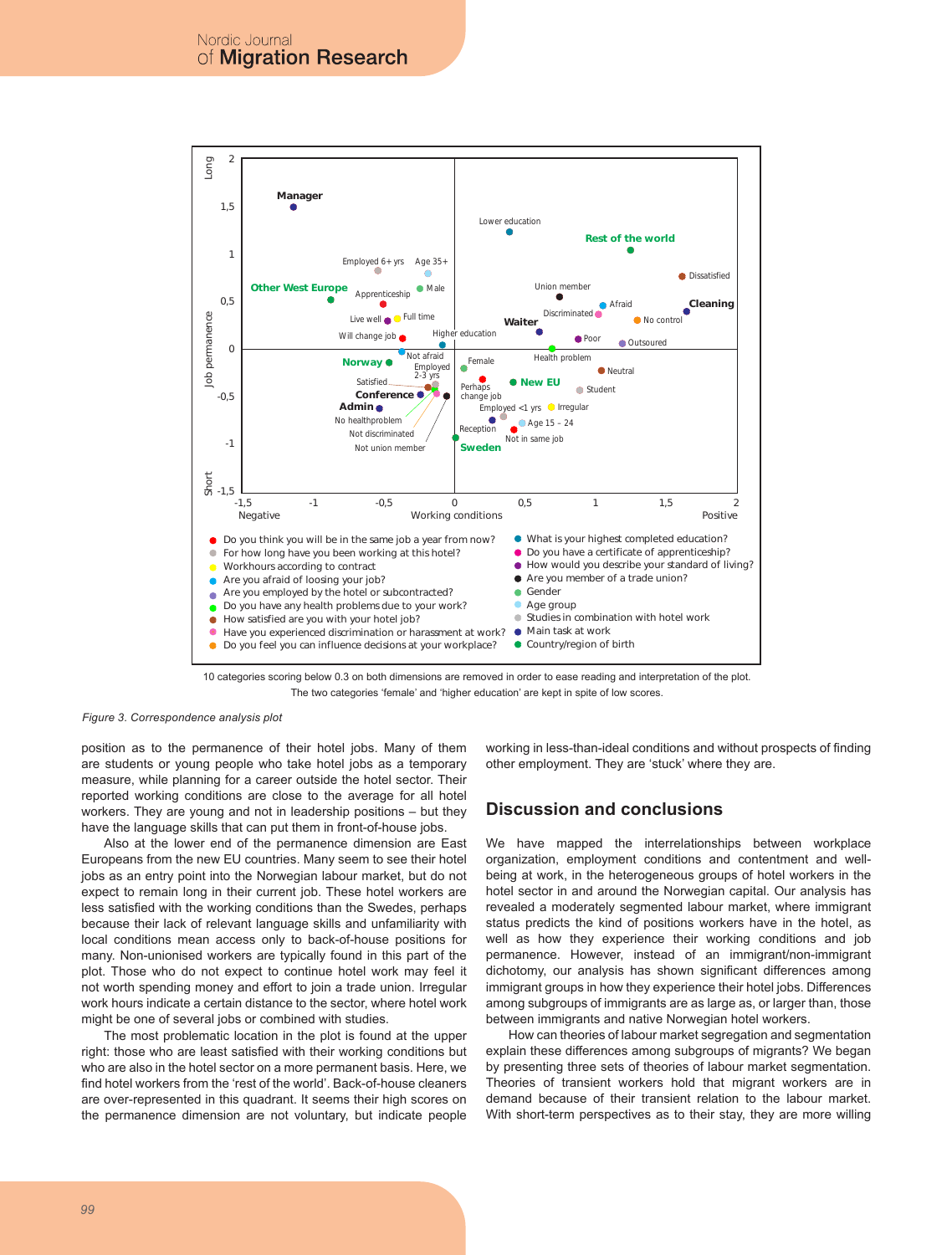to work without a formalised work relationship; and as their frame of reference is often a country with harsher working conditions and lower pay, they are willing to accept working under conditions that the native population would not, for lower pay. Our analysis shows that there is a workforce that can be described as transitory in the Oslo hotel industry, associated with young Swedes and people from the Central and Eastern EU countries. Their lack of bonds to the current job is likely to reduce their propensity to join a trade union, or to put efforts into a struggle for better working conditions.

We have referred to another set of theories of labour market segmentation as theories of marginalised workers. These theories hold that the migrant workers would opt for jobs with better conditions if they could, but that they have no other choice: they are at the back of the hiring queue, with no negotiating power to escape the marginalised positions in which they find themselves. Our analysis shows that some categories of immigrants, especially those from outside Europe, accept poor working conditions *not* because they are in a transitory phase, but because they are unable to gain access to better, more secure employment. However, one should be careful about describing their working conditions as 'dismal', or 'unacceptable', since objective criteria show that virtually all hotel workers enjoy a certain basic job standard. The hotel industry in Norway is fairly well-regulated: nearly all workers have an employment contract, and the majority report many positive aspects of their work.

As a group, however, non-European immigrants are clearly less satisfied with their jobs than other hotel workers, whether Norwegians or immigrants from other countries, and report substantial challenges as to their working conditions. The problems accumulate for those who have no alternative employment opportunities and are 'stuck' in a negative job situation. Our findings support the arguments of theories of marginalised workers that note how employers may select workers for unattractive hotel jobs from a pool of workers with relatively grim prospects for alternative employment.

Thus, both theories of transient workers and theories of marginalised workers can explain the processes of segmentation that take place in the hotel sector in Oslo. However, these theories are relevant for explaining the job situation of different categories of immigrants. In addition, we find that theories of networks and social capital can explain part of the variation, as networks appear to be a vital channel for recruitment of hotel workers.

Friberg (2011) argues that the Norwegian construction sector is characterised not so much by processes of segmentation among sectors, or the development of ethnic niches (Portes 2010), as by processes of segmentation and development of a dual labour market *within* workplaces. Immigrants and Norwegian workers have different kinds of jobs, and different conditions of work in the same workplaces. Much the same can be said about the hotel sector in Oslo – but here we find a labour market that is divided into *three.* One segment is made up of Norwegian and other West European employees who enjoy better working conditions and greater permanency than other workers. Then there are the transient workers, who have short-term contracts and who might not be happy with their conditions of work, but who do not mind so much because they do not intend to stay

in these jobs for long – they plan to return to their home country or to move on to better jobs. The last group are the marginalised workers, who are stuck with the least attractive jobs because they are at the back of the hiring queue and are not able to find better employment. They also lack the negotiating power to improve their working conditions.

Both theories of transient workers and theories of marginalised workers can explain the existing processes of segmentation in the Norwegian hotel sector. For some immigrants (typically West Europeans), the hotel represents a workplace with good opportunities for professional self-realisation and development. For others (typically young Swedes, and Central/ East Europeans), the hotel job is often a welcome temporary stepping stone to another job. The greatest risks are borne by the large group of non-European migrants with diverse geographical and immigration backgrounds, working mostly as hotel cleaners, with the poorest working conditions and prospects. Similar findings are reported in a study of the restaurant sector in Sweden (Urban 2013). The labour market was found to work in different ways depending on the ethnic origin of the worker: for some, it meant dead-end jobs; for other groups, the restaurant sector served as a stepping stone to other parts of the labour market.

Thus, as regards labour market adaptation, immigrant workers should not be considered as one unitary group. Our study shows that the causes and the consequences of segmentation differ not only between the majority population and the immigrants, but also among migrant groups. While some immigrants regard their employment in the hotel sector as transient and do not mind the insecurity and low pay, others find themselves stuck in poor working conditions with few opportunities to escape.

**Aadne Aasland** is a Senior Researcher in the Department of International Studies and Migration of the Norwegian Institute for Urban and Regional Research (NIBR), where he has worked since 2004. He holds a PhD in Russian & East European studies. Aasland's main research interests are welfare and migration, with a special focus on Russia and the Baltic countries. He has considerable experience in the organization and analysis of large-scale social surveys.

**Guri Tyldum** is a Research Fellow at Fafo, the Institute for Labour and Social Research (Norway). She holds a PhD in Sociology from the University of Oslo, and her current research interests include studies of labour migration, migration theory, political participation, gender, human trafficking, and studies on hidden/difficult-to-reach populations.

#### **Notes**

In the first mapping, immigrants from the Nordic countries were merged into one category, but the follow-up survey, where national backgrounds were specified, confirmed that they were almost exclusively Swedes. Thus, in the subsequent analysis based on the follow-up survey, we have singled out Swedish hotel workers as a category on its own.